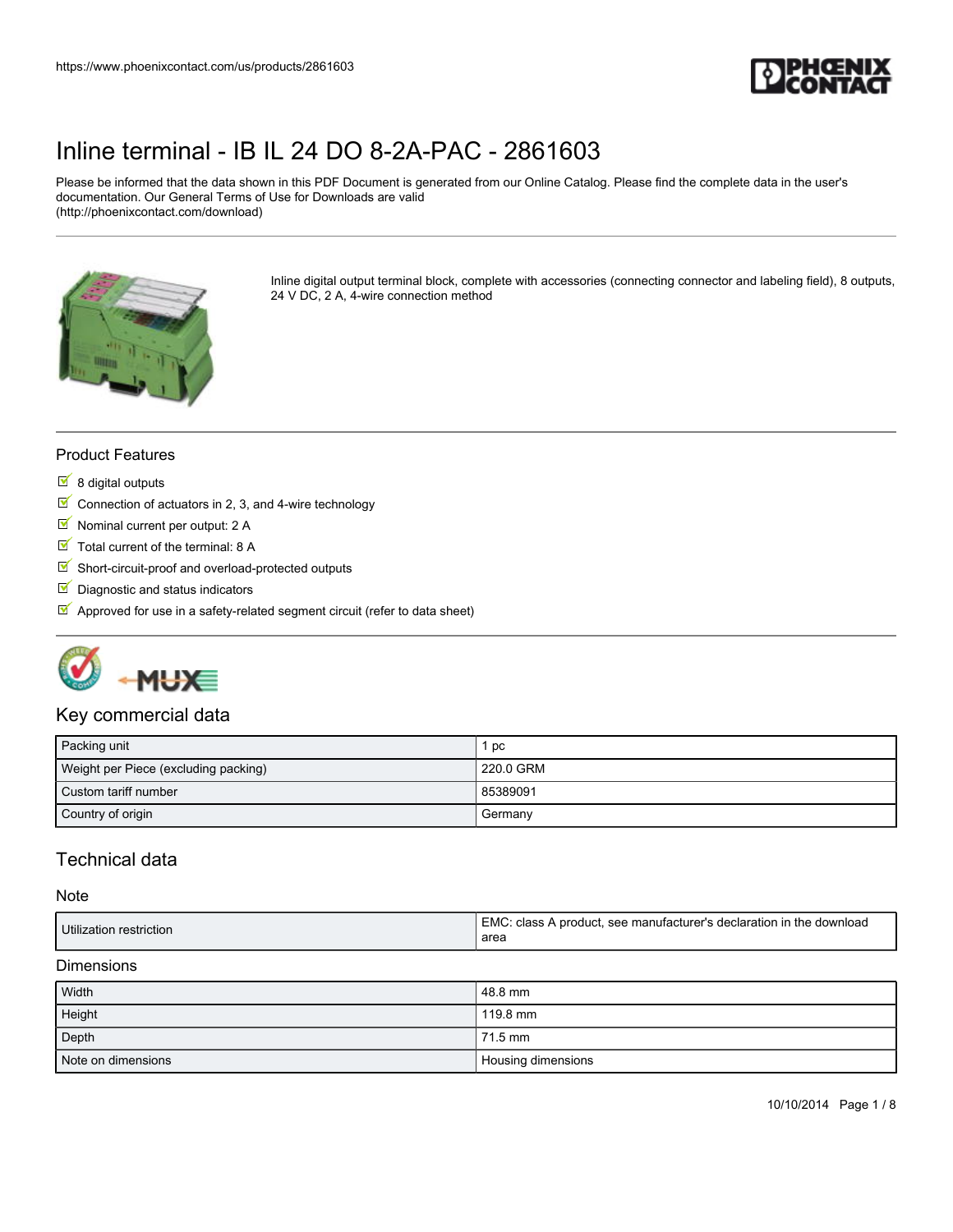

# Technical data

#### Ambient conditions

| Ambient temperature (operation)          | $-25$ °C $\dots$ 55 °C $\cdot$                 |
|------------------------------------------|------------------------------------------------|
| Ambient temperature (storage/transport)  | $-25$ °C $\ldots$ 85 °C                        |
| Permissible humidity (operation)         | 10 %  95 % (according to DIN EN 61131-2)       |
| Permissible humidity (storage/transport) | 10 %  95 % (according to DIN EN 61131-2)       |
| Air pressure (operation)                 | 70 kPa  106 kPa (up to 3000 m above sea level) |
| Air pressure (storage/transport)         | 70 kPa  106 kPa (up to 3000 m above sea level) |
| Degree of protection                     | <b>IP20</b>                                    |

#### General

| Weight                        | 130 <sub>g</sub>                                                                                                                               |
|-------------------------------|------------------------------------------------------------------------------------------------------------------------------------------------|
| Note on weight specifications | Without plug                                                                                                                                   |
| Mounting type                 | DIN rail                                                                                                                                       |
| Operating mode                | Process data mode with one byte                                                                                                                |
| <b>Protection class</b>       | III, IEC 61140, EN 61140, VDE 0140-1                                                                                                           |
| Test section.                 | 5 V supply, incoming remote bus/7.5 V supply (bus logics) 500 V AC 50 Hz<br>1 min                                                              |
|                               | 5 V supply, outgoing remote bus/7.5 V supply (bus logics) 500 V AC 50 Hz<br>1 min                                                              |
|                               | 7.5 V supply (bus logics)/24 V supply (I/O) 500 V AC 50 Hz 1 min                                                                               |
|                               | 24 V supply (I/O) / functional earth ground 500 V AC 50 Hz 1 min                                                                               |
| Diagnostics messages          | Short-circuit / overload of the digital outputs Error message in the<br>diagnostic code (bus) and display (2 Hz) via the LED (D) on the module |

#### Interfaces

| Fieldbus system    | Lokalbus           |
|--------------------|--------------------|
| Designation        | I Inline local bus |
| Connection method  | Inline data jumper |
| Transmission speed | l 500 kBit/s       |

### Power supply for module electronics

| Supply voltage                      | 24 V DC (via voltage jumper)                                    |
|-------------------------------------|-----------------------------------------------------------------|
| Supply voltage range                | 19.2 V DC  30 V DC (including all tolerances, including ripple) |
| Communications power U <sub>1</sub> | 7.5 V (via voltage jumper)                                      |
| Current consumption                 | max. 60 mA (from the local bus)                                 |

#### Inline potentials

| Communications power U <sub>1</sub>     | 7.5 V DC                |
|-----------------------------------------|-------------------------|
| Current consumption from U <sub>L</sub> | max. 60 mA              |
| Main circuit supply $U_M$               | 24 V DC                 |
| Segment supply voltage $U_{\rm s}$      | 24 V DC (nominal value) |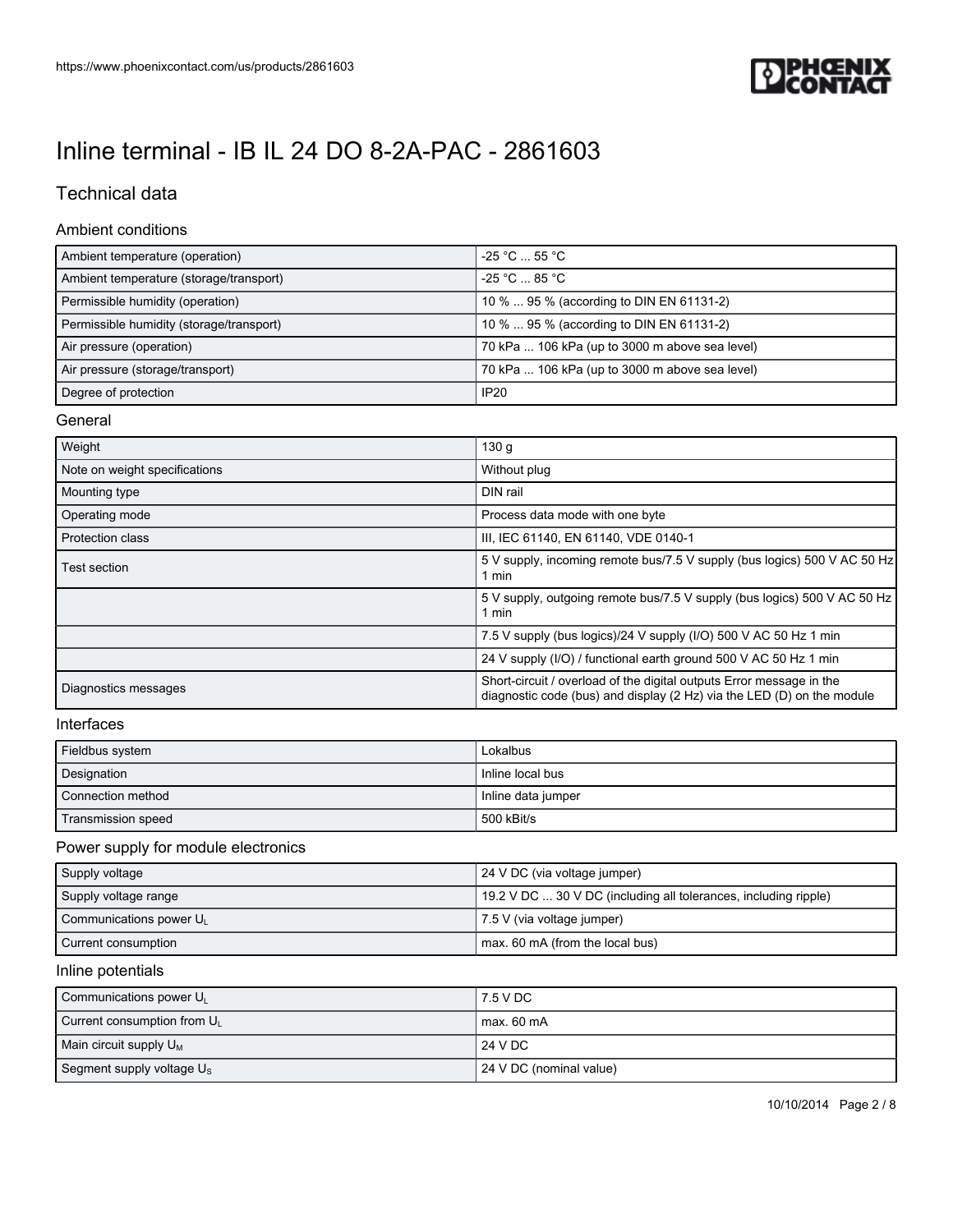

# Technical data

### Inline potentials

| Current consumption from $U_s$ | max. 8 A                |
|--------------------------------|-------------------------|
| Power consumption              | max. 0.45 W (at $U_L$ ) |

## Digital outputs

| Output name                        | Digital outputs                                          |
|------------------------------------|----------------------------------------------------------|
| Connection method                  | Spring-cage connection                                   |
|                                    | 2, 3, 4-wire                                             |
| Number of outputs                  | 8                                                        |
| Protective circuit                 | Overload protection, short-circuit protection of outputs |
| Output voltage                     | 24 V DC (U <sub>S</sub> - 1 V)                           |
| Nominal output voltage             | 24 V DC (voltage difference at $I_{nom} \le 1$ V)        |
| Maximum output current per channel | 2A                                                       |
| Maximum output current per module  | 8 A (with 50% simultaneity)                              |
| Nominal load, inductive            | 48 VA (1.2 H, 12 Ω)                                      |
| Nominal load, lamp                 | 48 W                                                     |
| Nominal load, ohmic                | 48 W                                                     |

# **Classifications**

### eCl@ss

| eCl@ss 4.0 | 27250302 |
|------------|----------|
| eCl@ss 4.1 | 27250302 |
| eCl@ss 5.0 | 27250302 |
| eCl@ss 5.1 | 27242604 |
| eCl@ss 6.0 | 27242604 |
| eCl@ss7.0  | 27242604 |
| eCl@ss 8.0 | 27242604 |

### ETIM

| <b>ETIM 2.0</b> | EC001430 |
|-----------------|----------|
| <b>ETIM 3.0</b> | EC001599 |
| <b>ETIM 4.0</b> | EC001599 |
| <b>ETIM 5.0</b> | EC001599 |

### UNSPSC

| UNSPSC 6.01          | 43172015 |
|----------------------|----------|
| <b>UNSPSC 7.0901</b> | 43201404 |
| UNSPSC 11            | 43172015 |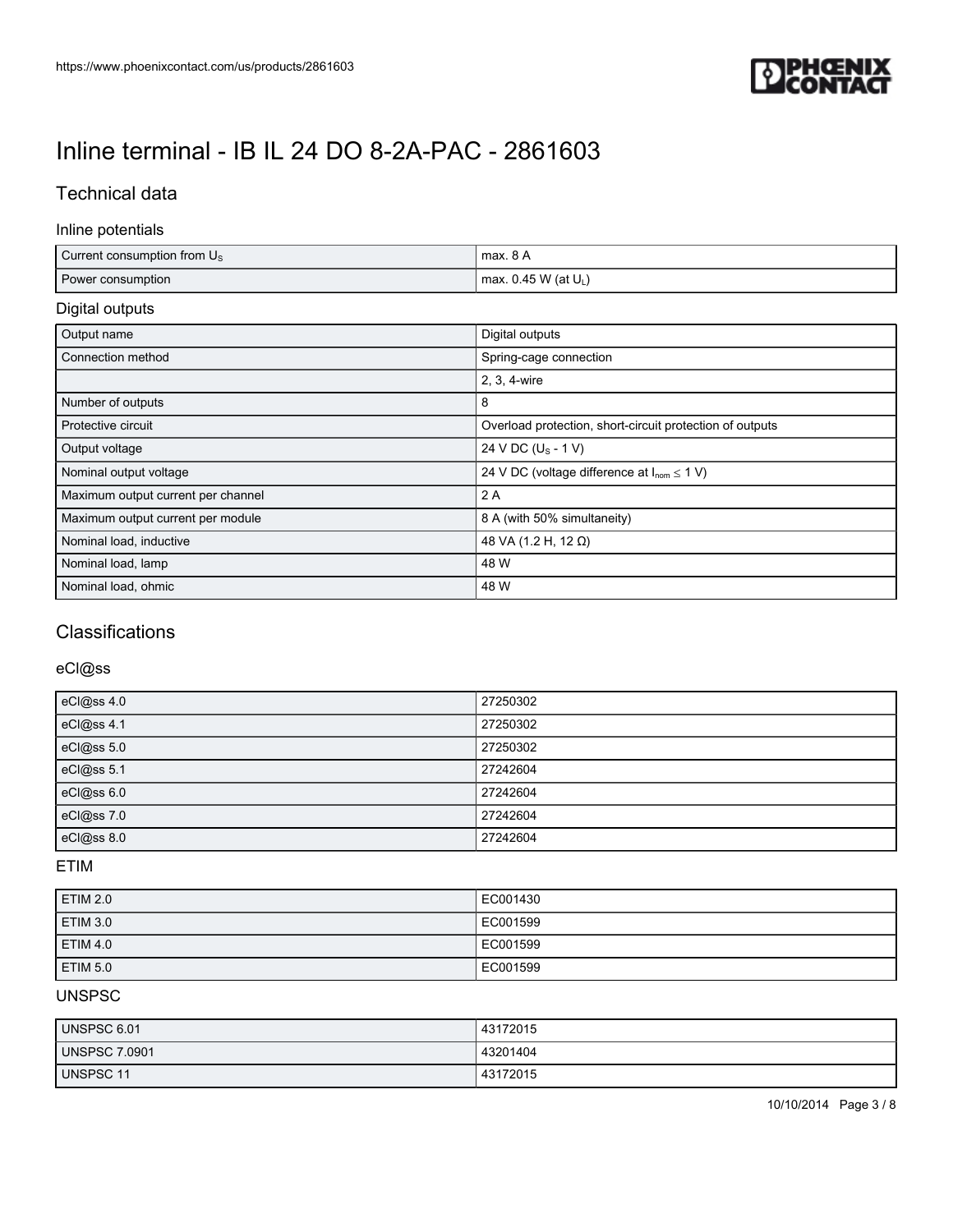

## **Classifications**

#### UNSPSC

| UNSPSC<br>12.01 | 43201404            |
|-----------------|---------------------|
| UNSPSC<br>13.2  | 13201404<br>- 43ZU. |

## Approvals

#### Approvals

Approvals

UL Recognized / cUL Recognized / GOST / UL Recognized / cUL Recognized / GOST / cULus Recognized

Ex Approvals

Approvals submitted

Approval details

UL Recognized **TN** 

cUL Recognized on

GOST<sup>@</sup>

UL Recognized **TN** 

cUL Recognized **PLL** 

10/10/2014 Page 4 / 8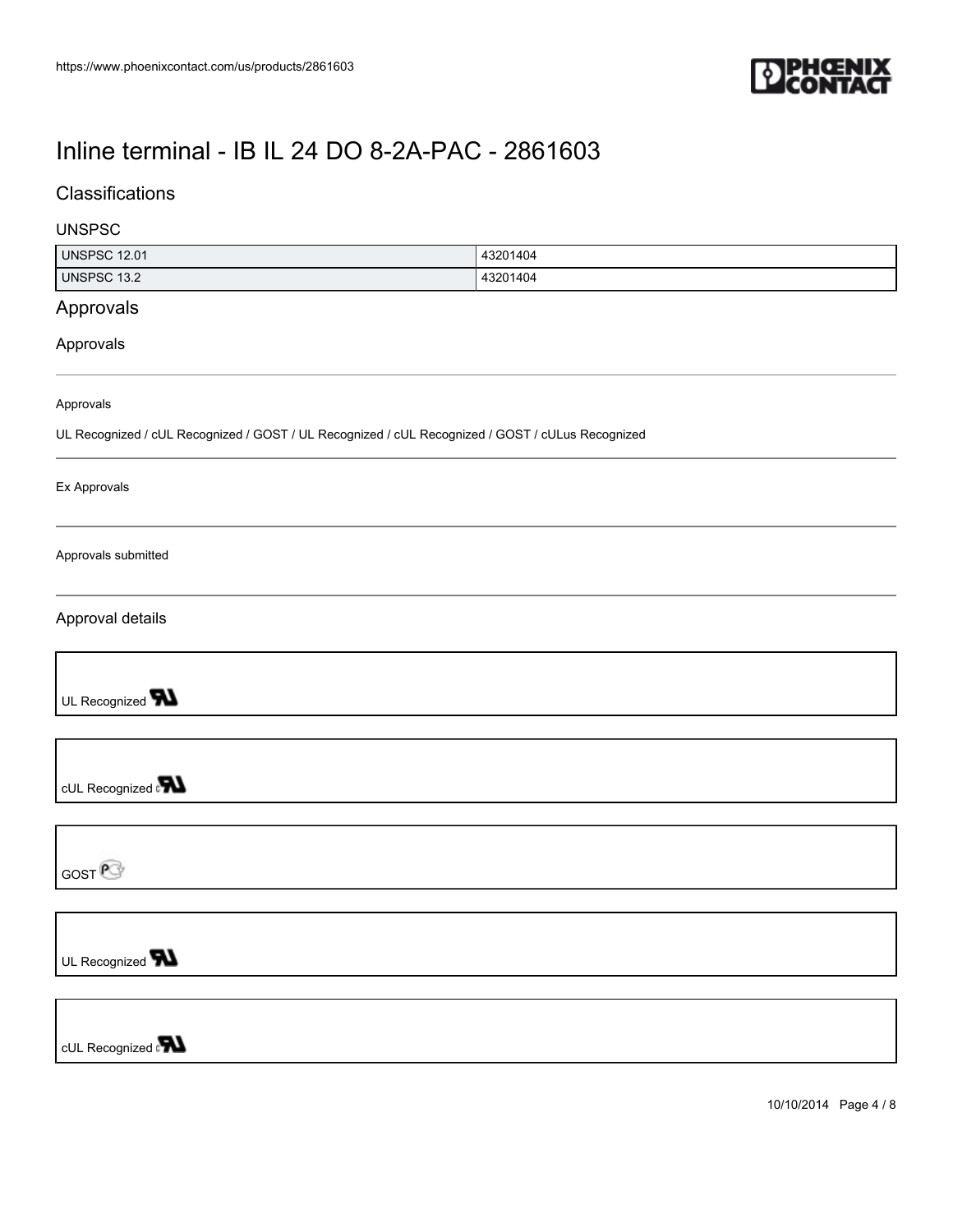

## Approvals

GOST<sup>P</sup>

cULus Recognized a **Wus** 

Accessories

Accessories

Connector set

[Connector set - IB IL DI/DO 8-PLSET/CP - 2860963](https://www.phoenixcontact.com/us/products/2860963)



Connector set, for IB IL DI/DO 8, copper, with color print.

Labeling panel

[Labeling field - IB IL FIELD 2 - 2727501](https://www.phoenixcontact.com/us/products/2727501)

Labeling field, width: 12.2 mm



[Labeling field - IB IL FIELD 8 - 2727515](https://www.phoenixcontact.com/us/products/2727515)

Labeling field, width: 48.8 mm

Plug

10/10/2014 Page 5 / 8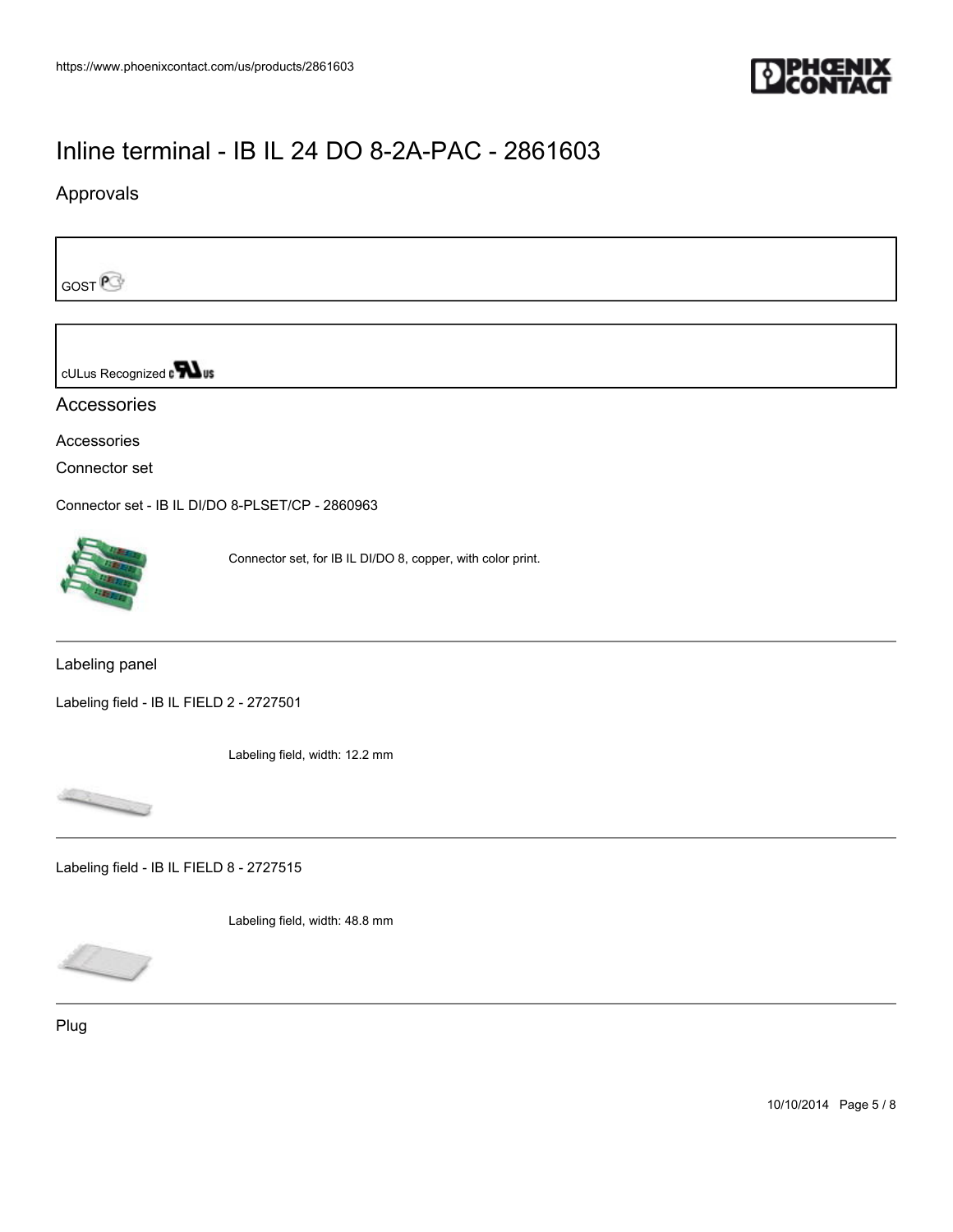

### Accessories

[Inline connector - IB IL SCN-8-CP - 2727608](https://www.phoenixcontact.com/us/products/2727608)



Inline connector, colored

[Inline connector - IB IL SCN-8 - 2726337](https://www.phoenixcontact.com/us/products/2726337)



Connector, for digital 1, 2 or 8-channel Inline terminals

#### Terminal marking

[Insert strip - ESL 62X10 - 0809492](https://www.phoenixcontact.com/us/products/0809492)



Insert strip, Sheet, white, unlabeled, can be labeled with: Office printing systems, Plotter: Laser printer, Mounting type: Insert, Lettering field: 62 x 10 mm

[Insert strip - ESL 62X46 - 0809502](https://www.phoenixcontact.com/us/products/0809502)



Insert strip, Sheet, white, unlabeled, can be labeled with: Office printing systems, Plotter: Laser printer, Mounting type: Insert, Lettering field: 62 x 46 mm

Drawings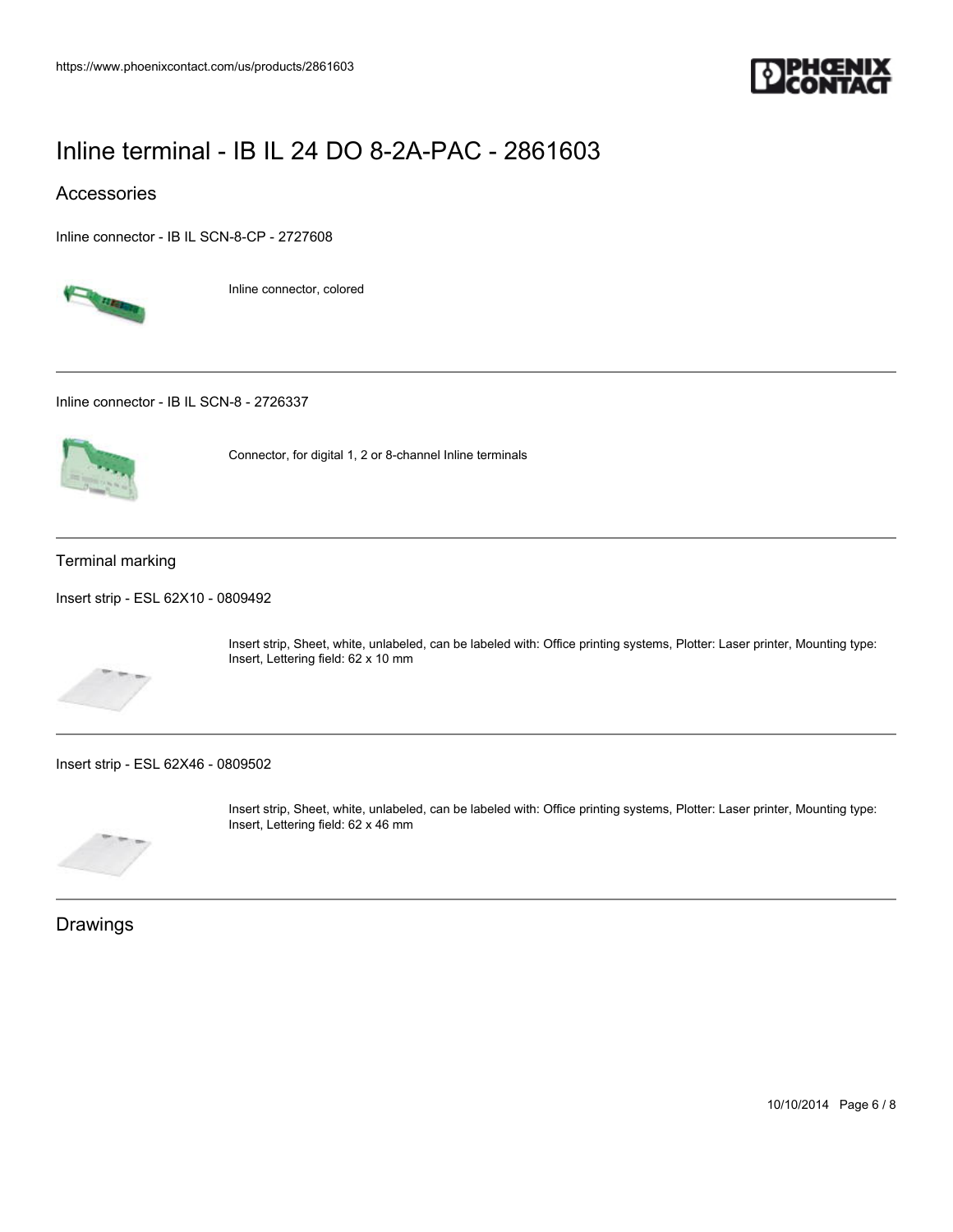

3.1 6.1 7.1 8.1 5.2 6.2 7.2 8.2 5.3 6.3 7.3 8.3 14 24 34 44 54 64 74 84 3.2 4.2 1.1 2.1 1.2 1.3 2.2  $\frac{1}{2}$   $\frac{1}{2}$   $\frac{1}{2}$   $\frac{1}{2}$   $\frac{1}{2}$   $\frac{1}{2}$   $\frac{1}{2}$   $\frac{1}{2}$   $\frac{1}{2}$   $\frac{1}{2}$ 

Connection diagram

Dimensioned drawing